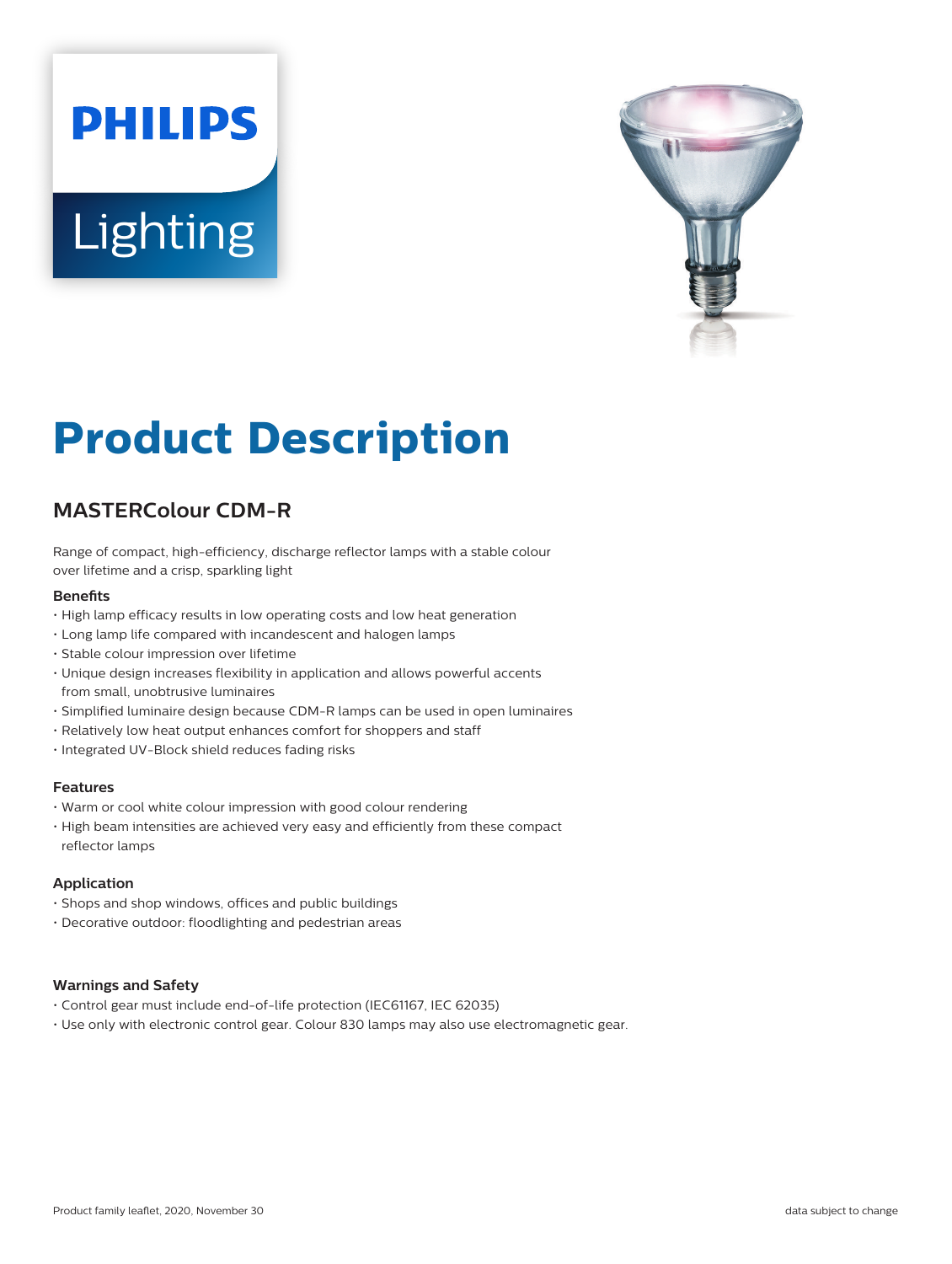#### **Versions**





| <b>Dimensional drawing</b> |  |
|----------------------------|--|
|----------------------------|--|





| Product                        | $D(max)$ D | $C$ (max) $C$             |  |
|--------------------------------|------------|---------------------------|--|
| MASTERColour CDM-R 35W/830 E27 |            | 97 mm 95 mm 123 mm 120 mm |  |
| PAR30L 30D 1CT                 |            |                           |  |
| MASTERColour CDM-R 70W/830 E27 |            | 97 mm 95 mm 123 mm 120 mm |  |
| PAR30L 40D 1CT                 |            |                           |  |
|                                |            |                           |  |

| Product                        | $D(max)$ D | $C(max)$ C              |  |
|--------------------------------|------------|-------------------------|--|
| MASTERColour CDM-R 35W/830 E27 |            | 65 mm 64 mm 95 mm 92 mm |  |
| PAR20 30D 1CT                  |            |                         |  |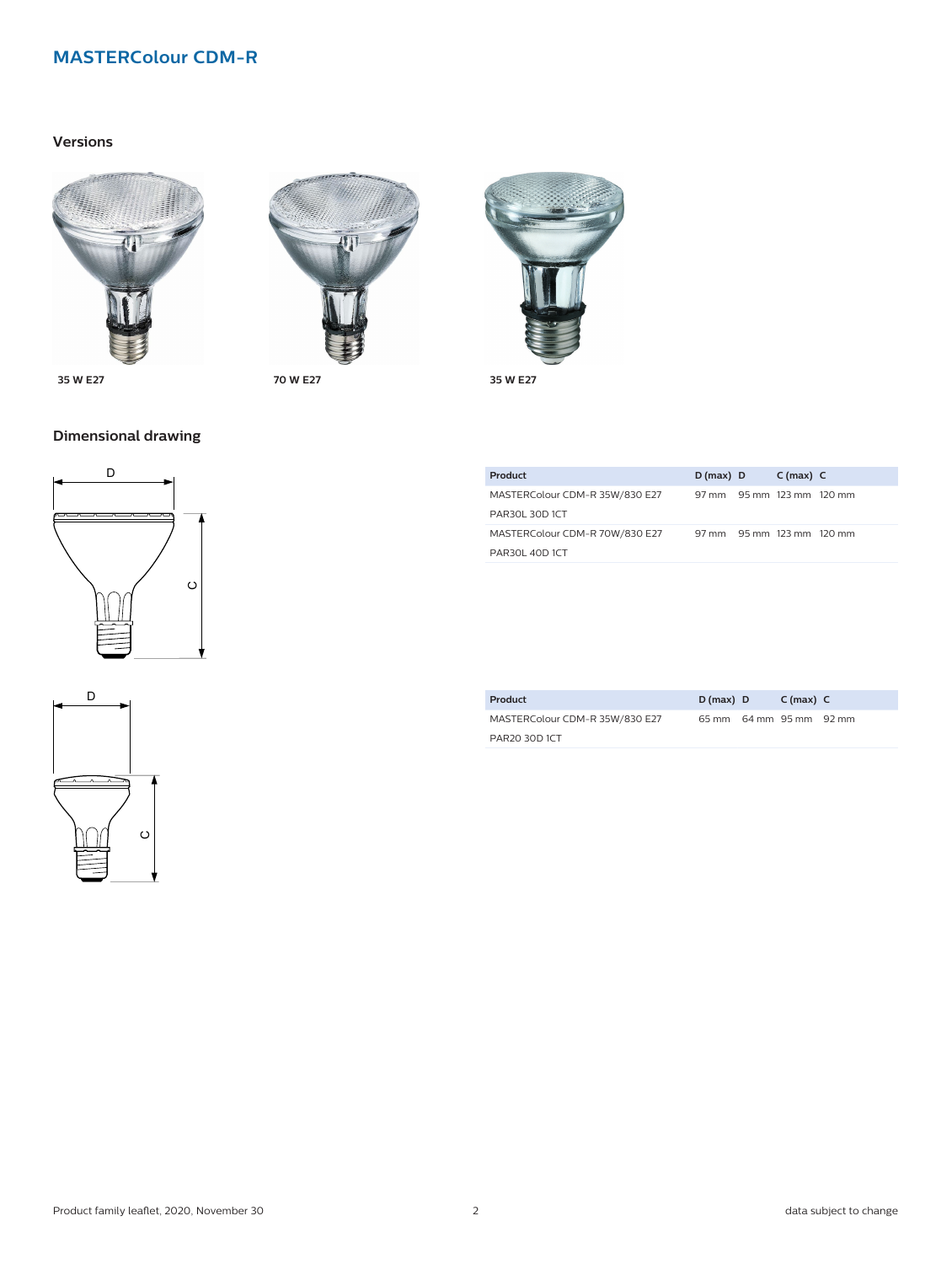| <b>Controls and Dimming</b>                |                  |
|--------------------------------------------|------------------|
| Dimmable                                   | N <sub>0</sub>   |
|                                            |                  |
| <b>Operating and Electrical</b>            |                  |
| Re-Ignition Time (Min) (Max)               | 15 min           |
| Warm Up Time To 60% Light (Nom)            | 120s             |
|                                            |                  |
| <b>General Information</b>                 |                  |
| Cap-Base                                   | <b>F27</b>       |
| Life To 20% Failures (Nom)                 | 8000h            |
| <b>Operating Position</b>                  | <b>UNIVERSAL</b> |
|                                            |                  |
| <b>Luminaire Design Requirements</b>       |                  |
| <b>Bulb Temperature (Max)</b>              | 300 °C           |
|                                            |                  |
| <b>Light Technical</b>                     |                  |
| <b>Beam Description</b>                    | Flood            |
| <b>Colour Code</b>                         | 830              |
| <b>Colour Designation</b>                  | Warm white (WW)  |
| <b>Correlated Colour Temperature (Nom)</b> | 3000 K           |
| <b>Colour Rendering Index (Nom)</b>        | 81               |
|                                            |                  |
| <b>Mechanical and Housing</b>              |                  |
| <b>Bulb Finish</b>                         | Clear            |

#### **Approval and Application**

|              |                                                              | <b>Energy Consumption</b> | Mercury (Hg)      |
|--------------|--------------------------------------------------------------|---------------------------|-------------------|
| Order Code   | <b>Full Product Name</b>                                     | kWh/1000 h                | Content (Nom)     |
| 928071000691 | MASTERColour CDM-R 35W/830 E27 PAR30L<br>30D 1CT             | 42 kWh                    | 2.8 <sub>mg</sub> |
| 928071200691 | MASTERColour CDM-R 70W/830 E27 PAR30L<br>40D 1CT             | 80 kWh                    | 8.3 <sub>mg</sub> |
|              | 928084000691 MASTERColour CDM-R 35W/830 E27 PAR20<br>30D 1CT | 42 kWh                    | 2.8 <sub>mg</sub> |

#### **Operating and Electrical (1/2)**

|                   |                          | Lamp    |         |         |         |
|-------------------|--------------------------|---------|---------|---------|---------|
|                   |                          | Current |         |         |         |
|                   |                          | (EM)    | Voltage | Voltage | Voltage |
| <b>Order Code</b> | <b>Full Product Name</b> | (Nom)   | (Max)   | (Min)   | (Nom)   |
| 928071000691      | MASTERColour CDM-R       | 0.53 A  | 94 V    | 78 V    | 86 V    |
|                   | 35W/830 E27 PAR30L       |         |         |         |         |
|                   | 30D 1CT                  |         |         |         |         |
| 928071200691      | MASTERColour CDM-R       | 0.97 A  | 100 V   | 82 V    | 90 V    |
|                   | 70W/830 E27 PAR30L       |         |         |         |         |
|                   | 40D 1CT                  |         |         |         |         |
|                   |                          |         |         |         |         |

|            |                                 | Lamp    |         |         |         |
|------------|---------------------------------|---------|---------|---------|---------|
|            |                                 | Current |         |         |         |
|            |                                 | (EM)    | Voltage | Voltage | Voltage |
| Order Code | <b>Full Product Name</b>        | (Nom)   | (Max)   | (Min)   | (Nom)   |
|            | 928084000691 MASTERColour CDM-R | 0.53A   | 96 V    | 80 V    | 88 V    |
|            | 35W/830 E27 PAR20               |         |         |         |         |
|            | 30D 1CT                         |         |         |         |         |

#### **Operating and Electrical (2/2)**

| Order Code | <b>Full Product Name</b>                                          | Power (Nom) |
|------------|-------------------------------------------------------------------|-------------|
|            | 928071000691 MASTERColour CDM-R 35W/830 E27 PAR30L 30D 1CT 39.1 W |             |
|            | 928071200691 MASTERColour CDM-R 70W/830 E27 PAR30L 40D 1CT 73.2 W |             |

| Order Code | <b>Full Product Name</b>                                  | Power (Nom) |
|------------|-----------------------------------------------------------|-------------|
|            | 928084000691 MASTERColour CDM-R 35W/830 E27 PAR20 30D 1CT | 39.1 W      |

#### **General Information**

|              |                          | Life To 50%     | Life To 5%      |                  |
|--------------|--------------------------|-----------------|-----------------|------------------|
|              |                          | <b>Failures</b> | <b>Failures</b> | <b>Switching</b> |
| Order Code   | <b>Full Product Name</b> | (Nom)           | (Nom)           | Cycle            |
| 928071000691 | MASTERColour CDM-R       | 8000 h          | 5000 h          | 1.000X           |
|              | 35W/830 E27 PAR30L 30D   |                 |                 |                  |
|              | 1CT                      |                 |                 |                  |

|              |                          | Life To 50% Life To 5% |                 |           |
|--------------|--------------------------|------------------------|-----------------|-----------|
|              |                          | <b>Failures</b>        | <b>Failures</b> | Switching |
| Order Code   | <b>Full Product Name</b> | (Nom)                  | (Nom)           | Cycle     |
| 928071200691 | MASTERColour CDM-R       | 12000 h                | 5500 h          | 1.050X    |
|              | 70W/830 E27 PAR30L 40D   |                        |                 |           |
|              | 1CT                      |                        |                 |           |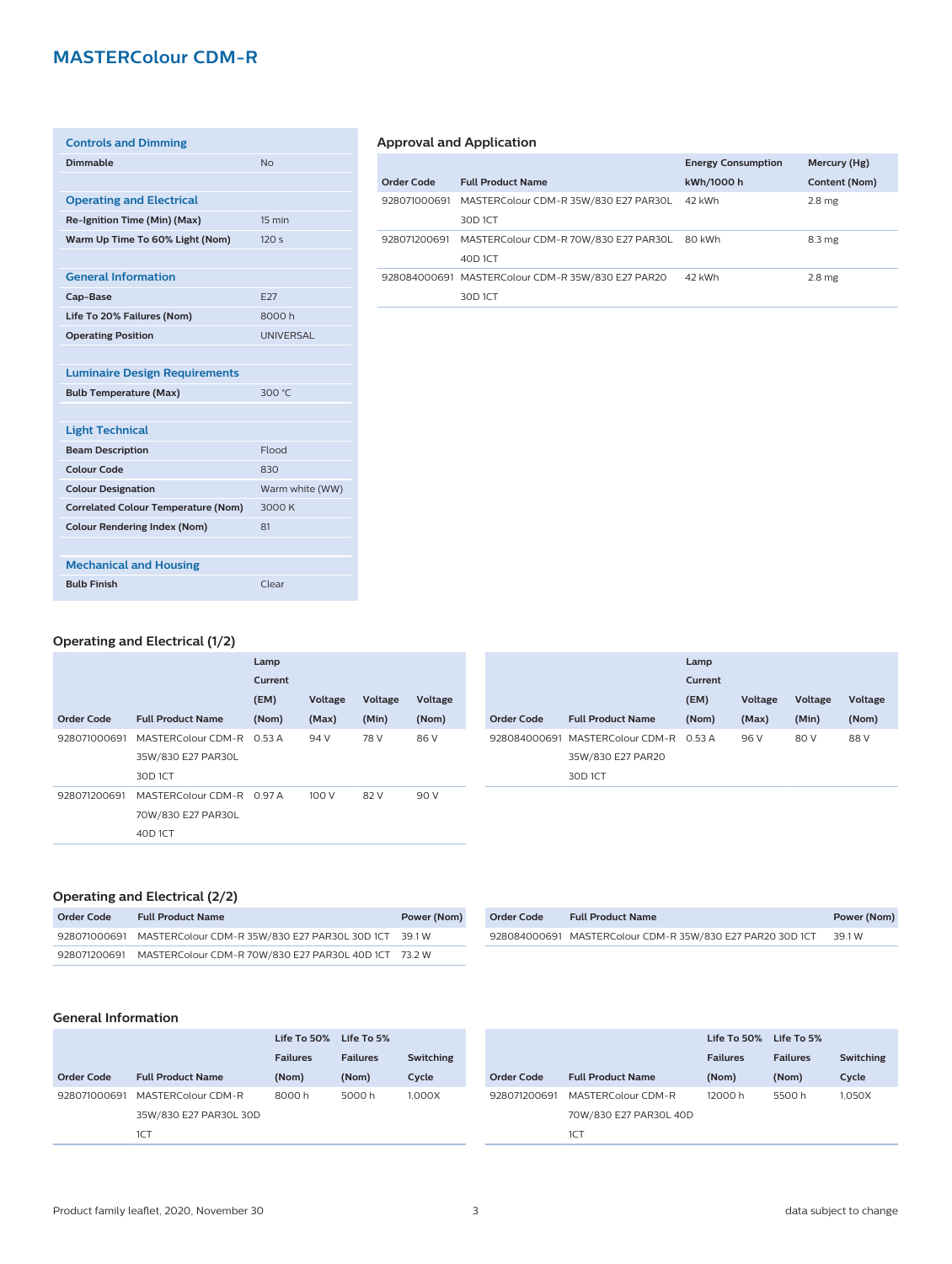|            |                                 | Life To 50%     | $I$ ife To 5%   |           |
|------------|---------------------------------|-----------------|-----------------|-----------|
|            |                                 | <b>Failures</b> | <b>Failures</b> | Switching |
| Order Code | <b>Full Product Name</b>        | (Nom)           | (Nom)           | Cycle     |
|            | 928084000691 MASTERColour CDM-R | 8000 h          | 5000 h          | 800X      |
|            | 35W/830 E27 PAR20 30D           |                 |                 |           |
|            | 1CT                             |                 |                 |           |

#### **Light Technical (1/2)**

|              |                          |             |              |                           | <b>Llmf At</b> |
|--------------|--------------------------|-------------|--------------|---------------------------|----------------|
|              |                          |             |              |                           | End Of         |
|              |                          | <b>Beam</b> | Chromaticity | Chromaticity              | <b>Nominal</b> |
|              |                          | Angle       |              | Coordinate X Coordinate Y | Lifetime       |
| Order Code   | <b>Full Product Name</b> | (Nom)       | (Nom)        | (Nom)                     | (Nom)          |
| 928071000691 | MASTERColour             | 30°         | 0.431        | 0.400                     | 48%            |
|              | CDM-R 35W/830            |             |              |                           |                |
|              | E27 PAR30L 30D           |             |              |                           |                |
|              | 1CT                      |             |              |                           |                |
| 928071200691 | MASTERColour             | 40°         | 0.427        | 0.397                     | 62%            |
|              | CDM-R 70W/830            |             |              |                           |                |

|                           |                          |             |              |                                    | Llmf At        |
|---------------------------|--------------------------|-------------|--------------|------------------------------------|----------------|
|                           |                          |             |              |                                    | End Of         |
|                           |                          | <b>Beam</b> | Chromaticity | Chromaticity                       | <b>Nominal</b> |
|                           |                          | Angle       |              | Coordinate X Coordinate Y Lifetime |                |
| Order Code                | <b>Full Product Name</b> | (Nom)       | (Nom)        | (Nom)                              | (Nom)          |
|                           | <b>F27 PAR30L 40D</b>    |             |              |                                    |                |
|                           | 1CT                      |             |              |                                    |                |
| 928084000691 MASTERColour |                          | 30°         | 0.433        | 0.402                              | 52%            |
|                           | CDM-R 35W/830            |             |              |                                    |                |
|                           | <b>E27 PAR20 30D</b>     |             |              |                                    |                |
|                           | 1CT                      |             |              |                                    |                |

#### **Light Technical (2/2)**

|              |                                         | <b>Luminous Flux</b> | Luminous               |
|--------------|-----------------------------------------|----------------------|------------------------|
| Order Code   | <b>Full Product Name</b>                | (Rated) (Nom)        | <b>Intensity (Nom)</b> |
|              | 928071000691 MASTERColour CDM-R 35W/830 | 2200 lm              | 7400 cd                |
|              | <b>E27 PAR30L 30D 1CT</b>               |                      |                        |
| 928071200691 | MASTERColour CDM-R 70W/830              | 4600 lm              | 9500 cd                |
|              | E27 PAR30L 40D 1CT                      |                      |                        |

|            |                                         | <b>Luminous Flux</b> | Luminous        |
|------------|-----------------------------------------|----------------------|-----------------|
| Order Code | <b>Full Product Name</b>                | (Rated) (Nom)        | Intensity (Nom) |
|            | 928084000691 MASTERColour CDM-R 35W/830 | 1900 lm              | 5300 cd         |
|            | E27 PAR20 30D 1CT                       |                      |                 |

#### **Mechanical and Housing**

| Order Code   | <b>Full Product Name</b>                                   | <b>Bulb Shape</b> |
|--------------|------------------------------------------------------------|-------------------|
|              | 928071000691 MASTERColour CDM-R 35W/830 E27 PAR30L 30D 1CT | PAR30L            |
| 928071200691 | MASTERColour CDM-R 70W/830 E27 PAR30L 40D 1CT              | PAR30L            |
|              | 928084000691 MASTERColour CDM-R 35W/830 E27 PAR20 30D 1CT  | PAR <sub>20</sub> |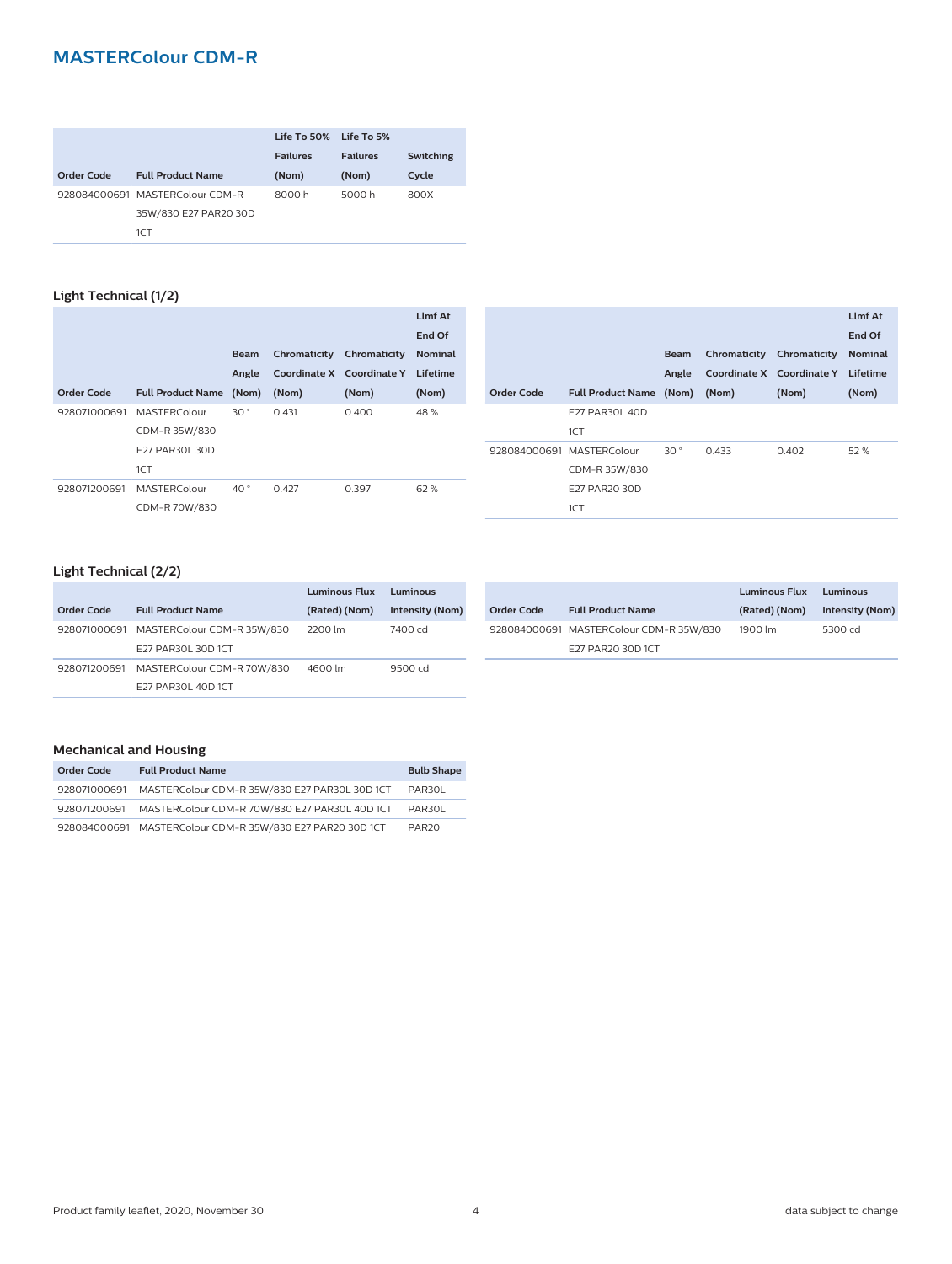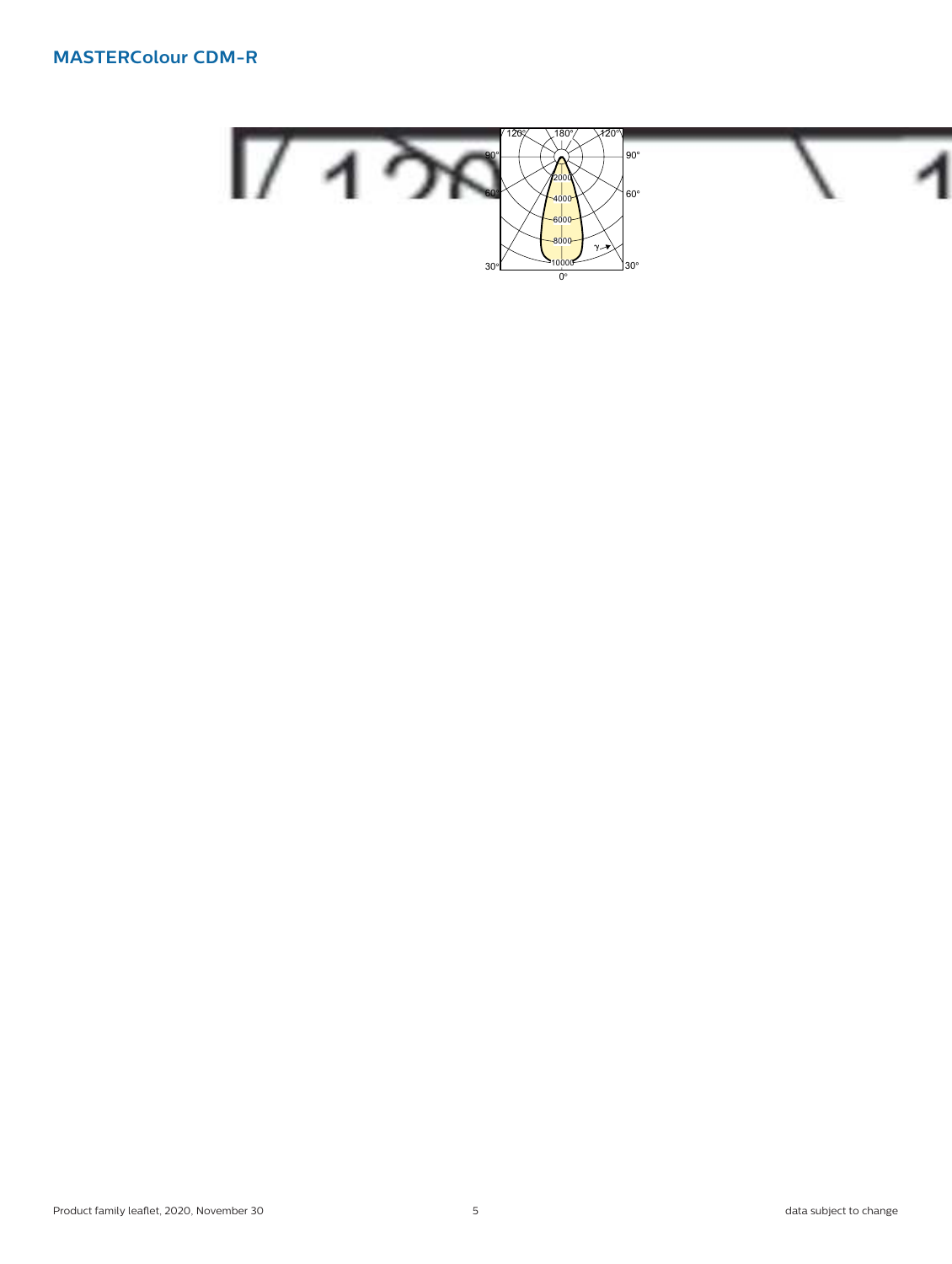